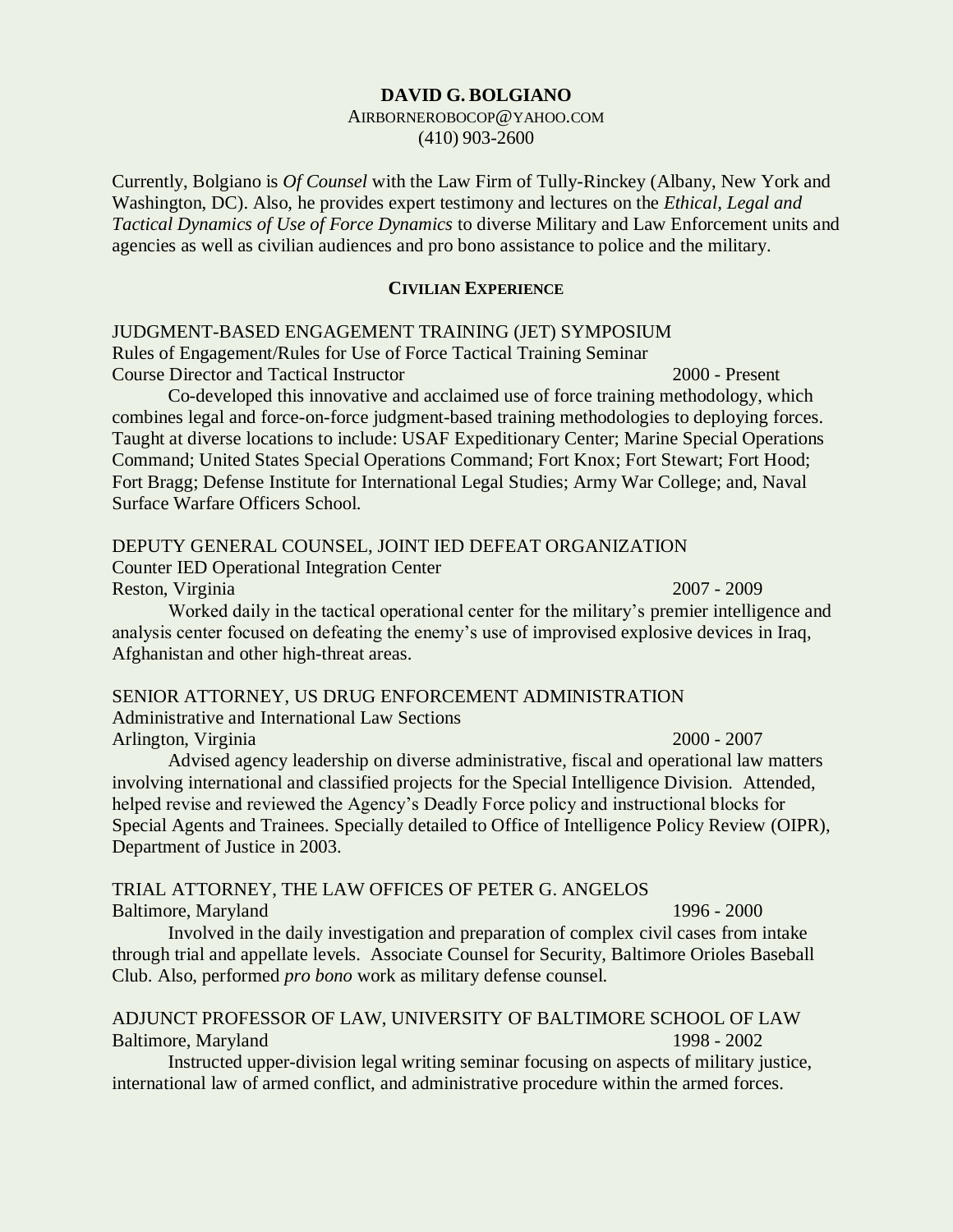#### **MILITARY EXPERIENCE**

#### U.S. ARMY WAR COLLEGE

Faculty Member 2009 – 2011 Assistant Director for National Security Legal Studies, Department of National Security & Strategy, U.S. Army War College, Carlisle Barracks, Pennsylvania

Taught graduate-level seminars in the fields of National Security and Strategy to joint and multi-national senior military and civilian students. Additionally, wrote and taught a special elective on the Ethical, Legal and Tactical Realities of Deadly Force Encounters. Wrote two peer-evaluated academic publications concerning the Use of Force, Law of War and Rules of Engagement

#### HEADQUARTERS, MARYLAND AIR NATIONAL GUARD

Staff Judge Advocate 2006 - 2008 175<sup>th</sup> Wing (A-10C and C-130J aircraft) Staff Judge Advocate - 2006, Deputy Staff Judge Advocate 2001-2006, Assistant 1999-2001. Advised Command on diverse military legal issues ranging from disciplinary to international law concerns.

COMBINED FORCES SPECIAL OPERATIONS COMPONENT COMMAND (CFSOCC) Iraq, Afghanistan and Qatar 2002 - 2004

Legal Advisor to Commander, Special Operations Command Central during Operations ENDURING FREEDOM and IRAQI FREEDOM. Drafted and taught rules of engagement to diverse Army Special Forces, Navy SEAL, and Air Force Special Tactics Squadron members. Investigated and reported on numerous use of force incidents involving small unit engagements.

INTER-SERVICE SECRETARIAT, CENTER FOR MILITARY LAW AND OPERATIONS Charlottesville, Virginia 1995 - 1996

Developed Army doctrine on the role of law and attorneys in military operations.

| SENIOR TRIAL COUNSEL AND CHIEF OF OPERATIONAL LAW<br>3d Infantry Division, Würzburg, Germany | 1994 - 1995 |
|----------------------------------------------------------------------------------------------|-------------|
| <b>TRIAL DEFENSE COUNSEL</b><br>U.S. Army Trial Defense Service, Nürnberg                    | 1993 - 1994 |
| <b>TRIAL COUNSEL</b><br>82d Airborne Division, Fort Bragg and Iraq                           | 1990 - 1993 |

### **ADDITIONAL CIVILIAN EXPERIENCE**

DISTRICT COURT OF MARYLAND FOR BALTIMORE CITY Court Commissioner OFFICE OF THE ATTORNEY GENERAL, STATE OF MARYLAND Intern Law Clerk, Criminal Appeals Division BALTIMORE COUNTY POLICE DEPARTMENT Police Officer, Garrison Precinct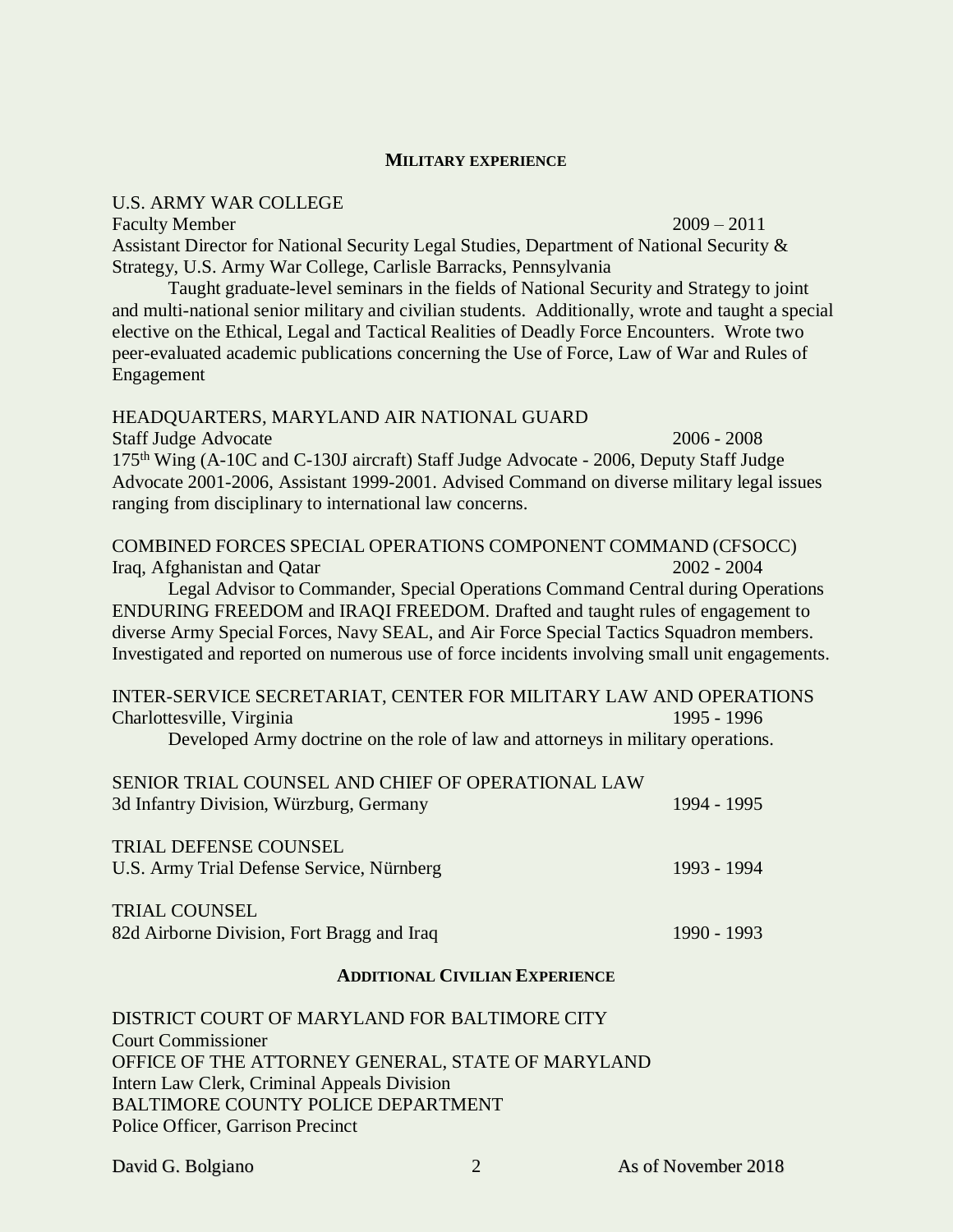## **EDUCATION**

| ADVANCED LEADERSHIP CONSORTIUM<br><b>Enhanced Police Tactics Course</b>                           | 2016 |
|---------------------------------------------------------------------------------------------------|------|
| <b>FORCE SCIENCE INSITUTE</b><br>Use of Force Expert Certification Course                         | 2014 |
| U.S. ARMY WAR COLLEGE (in-residence)<br><b>Master of Strategic Studies</b>                        | 2009 |
| <b>U.S. AIR FORCE AIR UNIVERSITY</b><br>Air Command and Staff College                             | 2004 |
| <b>SIGARMS ACADEMY</b><br><b>Certified Tactical Pistol Instructor Course</b>                      | 2001 |
| <b>BALTIMORE COUNTY POLICE DEPARTMENT</b><br><b>Tactical High-Risk Entry School</b>               | 2001 |
| U.S. ARMY COMMAND AND GENERAL STAFF COLLEGE<br><b>Combined Arms and Services Staff School</b>     | 1995 |
| U.S. ARMY JUDGE ADVOCATE GENERAL'S SCHOOL<br>Judge Advocate Officer Basic Course                  | 1990 |
| UNIVERSITY OF BALTIMORE SCHOOL OF LAW<br>Juris Doctorate                                          | 1989 |
| LOYOLA UNIVERSITY OF MARYLAND<br>Bachelor of Arts Degree, English/Writing                         | 1985 |
| <b>BALTIMORE POLICE ACADEMY</b><br>Maryland Police Training Academy Law Enforcement Certification | 1981 |
|                                                                                                   |      |

# **BOOKS, PUBLICATIONS AND LECTURES**

### **Books**

Bolgiano, L. Morgan Banks, David G. and Patterson, James M., *Virtuous Policing: Bridging the Gulf Between America's Police and Populace* (CRC Press 2015)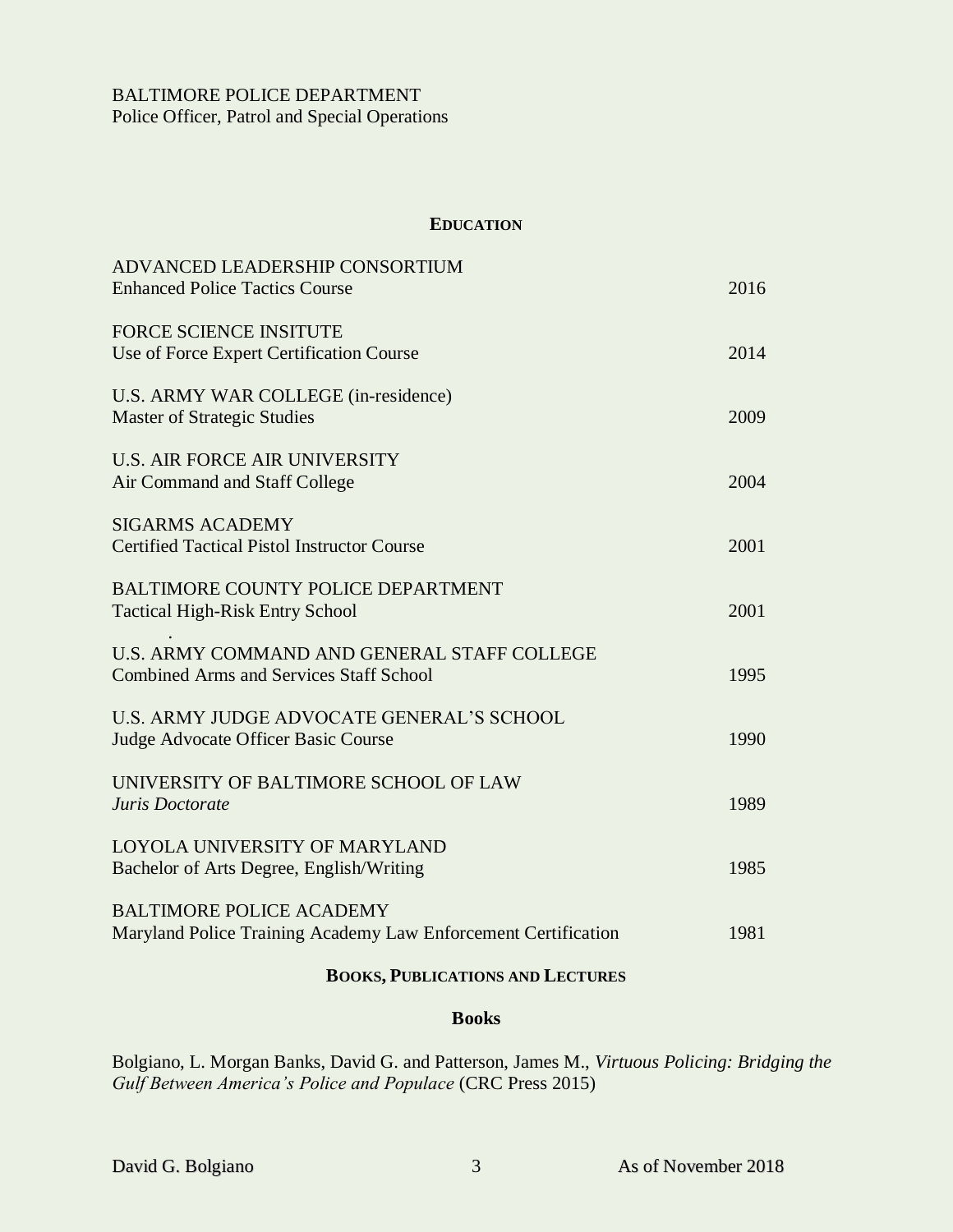Bolgiano, David G. and Patterson, James M., *Fighting Today's Wars: How America's Leaders Have Failed Our Warriors* (Stackpole 2012)

Bolgiano, David G., *Combat Self-Defense: Saving America's Warriors from Risk-Averse Commanders and their Lawyers (Little White Wolf 2007)*

### **Articles and Publications**

- Bolgiano, David G., Taylor, G. John, "Can't Kill Enough To Win? Think Again" *Proceedings Magazine*, December 2017

- Bolgiano, David G., "Understanding the Ethical, Legal and Tactical Realities of Deadly Force Encounters" *Maryland Bar Journal*, May-June 2017

- Bolgiano, David G., Mitchell, Douglas R., "PERF's Ill-advised Guidance on Use of Force or Obey the Supreme Court: Except When Time to Defend Yourself and Innocent Others," Force Science Institute, 2016 (http://www.forcescience.org/bmresponse.pdf)

- Bolgiano, David G., Banks, L. Morgan, "Military Interrogation of Terror Suspects: Imaginative Does Not Have to Mean Unlawful," *Military Review*, Nov-Dec 2010

- Bolgiano, David G., "Under Fire" *Proceedings Magazine*, Naval Institute, Feb. 2009

- Bolgiano, David G., "A Nationalist's View of Lawfare," *Orbis* Magazine, Vol. 54, 2010

- Major, A. Edward, DeRemer, Lee, Bolgiano, David G., "Ethics Can be Taught, *Proceedings Magazine*, December 2012

- Bolgiano, David G., "Military Support of Domestic Law Enforcement Operations," *FBI Law Enforcement Bulletin*, U.S. Department of Justice, December 2001

- Bolgiano, David G. and Taylor, John, "In the Drone Wars, Everyone Gets a Medal", *The Washington Times*, March 13, 2013

- Bolgiano, David G., "Understand the Law of War", *The Fayetteville Observer*, Sept.1, 2013

- Bolgiano, David G., "Respecting the sacrifice of America's warriors: Banning armed self-

defense on military bases amounts to dereliction of duty", *The Washington Times*, April 18, 2014

- Banks, L. Morgan and Bolgiano, David G., "Military Interrogation of Terror Suspects:

Imaginative Does Not Have To Mean Unlawful," *Military Review*, Nov-Dec 2010

- Bolgiano, David G., "Deadly Double Standards", *The Wall Street Journal*, July 3, 2007

## **Lectures**

- "Legal and Human Performance Dynamics and the Use of Force," Judicial College of Maryland, October 2018

- "Virtuous Leadership for Law Enforcement: Understanding the Ethics, Law and Human Performance Dynamics of Force," Georgia Association of Chiefs of Police, December 2016. - "Virtuous Policing – What Went Wrong in Baltimore," *Shomrim*, Jewish Community Center of Greater Baltimore, February 2016

- "The Ethical, Legal and Tactical Dynamics of Deadly Force Encounters," Combat Readiness Training Course (pre-deployment training), U.S. Air Force Expeditionary Center, presented biannually, 2004 – Present

- "Virtuous Policing," Senior Practice Group, US Secret Service Headquarters, October 2015 - "The Legal, Ethical and Tactical Dynamics of Deadly Force Encounters," University of Baltimore School of Law, Criminal Law Society Lecture, January 28, 2015.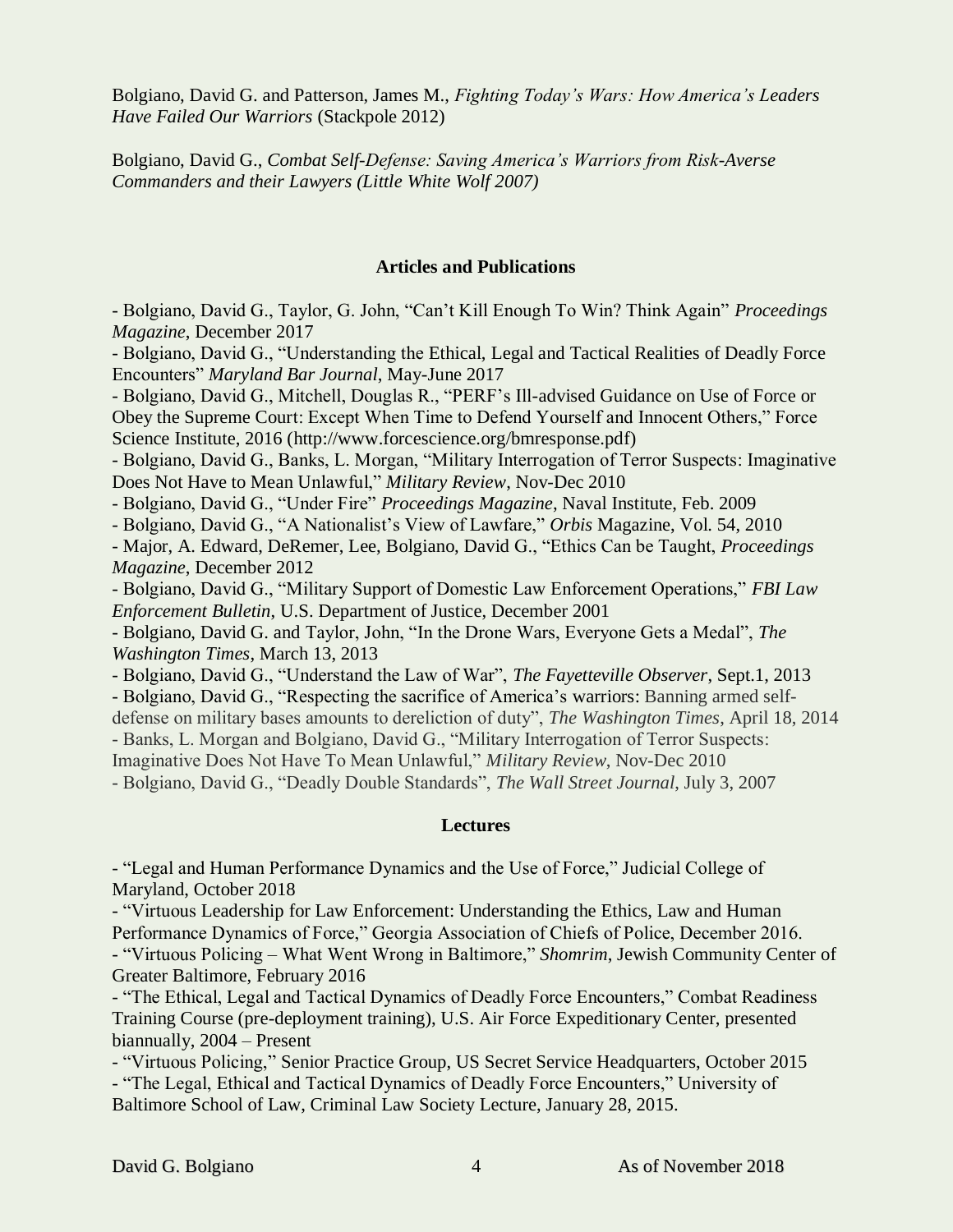- "Virtuous Leadership – Ethics of Lethal and Less-than Lethal Force Encounters," U.S. Army War College, Carlisle Barracks, PA, May 2014

- "Virtuous Leadership in Deadly Force Tactical Encounters," United States Military Academy, West Point, New York, April 2014.

- "The Ethical, Legal, and Tactical Realities of the Use of Deadly Force," *Noontime Lecture Series*, U.S. Army War College, Carlisle Barracks, PA, October 2009/2010

- "The Ethical, Legal and Tactical Dynamics of Deadly Force Encounters," *Special Operations Command Legal Conference*, United States Special Operations Command, MacDill, AFB, FL, February 2011

# **Tactical Training Seminars**

Director of Judgment-based Engagement Training (JET) and ROE/RUF Tactical Training Seminars presented at the following commands:

- U.S. Air Force Expeditionary Center, presented biannually, 2004 – Present

-1<sup>st</sup> Battalion, 46<sup>th</sup>Infantry, U.S. Army, Fort Knox, KY (diverse occasions)

- United States Marine Corps Special Operations Command (MARSOC), Camp Lejeune, NC
- Headquarters, U.S. Army Civil Affairs and Psychological Operations

Command, Fort Bragg, NC

- Defense Institute for International Legal Studies (DIILS) (diverse occasions)

- U.S. Navy Expeditionary Combat Command, Little Creek, VA
- U.S. Navy, Naval Special Warfare Group 2, Little Creek, VA
- U.S. Army Training Center, Fort Jackson, SC (diverse occasions)
- Headquarters, 3rd Infantry Division, U.S. Army, Fort Stewart, GA (diverse occasions)
- Headquarters, 10<sup>th</sup> Mountain Division, U.S. Army, Fort Drum, NY
- FBI Academy, Quantico, VA
- Federal Law Enforcement Training Center (FLETC) Cheltenham Facility, Maryland

Recognized as an Expert in the Legal, Tactical and Human Performance Dynamics of Deadly Force Encounters in the following jurisdictions: Avoyelles District Court, Marksville, Louisiana; Superior Court of Alaska, Kodiak; Fulton County Superior Court, Georgia; Circuit Court of Maryland for Prince George's County; Circuit Court of Maryland for Baltimore City; United States District Court for the District of Columbia; and, diverse Army and Marine Corps Trial Courts and Tribunals.

# **Memberships and Organizations**

Admitted and Licensed to Practice Law: State of Maryland; District of Columbia; Army Court of Criminal Appeals; and, Court of Appeals for the Armed Forces (CAAF).

Life Member – Veterans of Foreign Wars of the United States Life Member –  $82<sup>nd</sup>$  Airborne Division Association. Benefactor Life Member – National Rifle Association Member – American Criminal Justice Association

Awards and Decorations Include: Bronze Star Medal, Meritorious Service Medal (w/2 Oak Leaf Clusters), Joint Service Commendation Medal, Army Commendation Medal (w/Oak Leaf Cluster), Air Force Commendation Medal, Army Achievement Medal, Joint Meritorious Unit